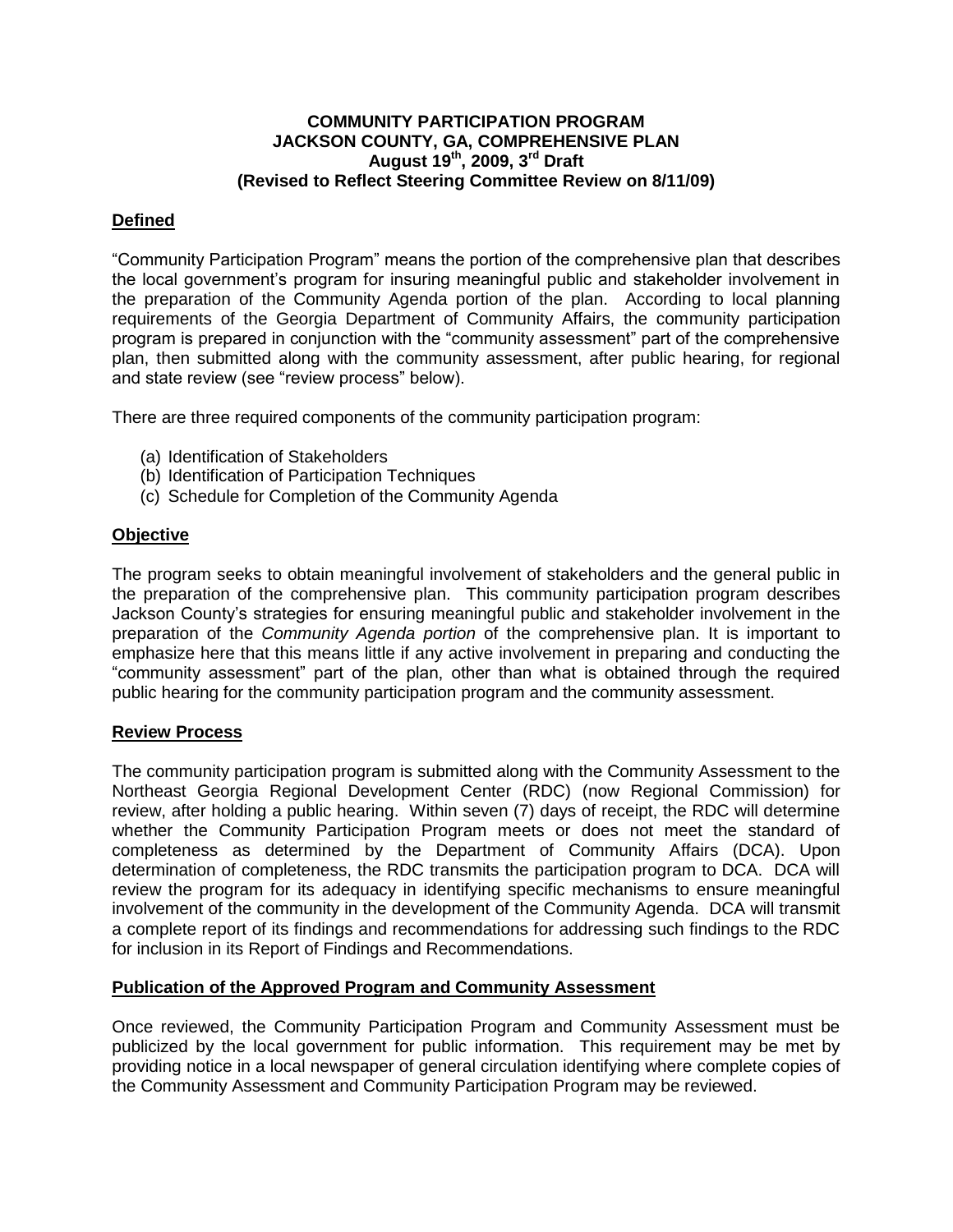## **Stakeholders Suggested in the State Planning Recommendations and their Applicability in Jackson County**

The State Planning Recommendations provide a list of almost fifty suggested stakeholders. For simplicity, they have been grouped into like or similar interests below – along with comments as to their applicability in Jackson County. To involve these interests, many of these groups are expected to be formally represented on the comprehensive plan steering committee – via individual appointments by the Jackson County Board of Commissioners. For others not formally represented on the committee, through a media release, individual businesses will be invited to submit e-mail addresses to receive information and regular updates to be posted on the county's comprehensive planning web page. Individual business may be invited or may request stakeholder interviews.

| <b>Stakeholder Segment</b>          | <b>Comment</b>                                       |  |
|-------------------------------------|------------------------------------------------------|--|
| Agricultural and forestry interests | Represented on steering committee; farm bureau       |  |
| <b>Banks</b>                        | Optional - specific representation could be sought   |  |
| Business owners, managers           | Optional - specific representation could be sought   |  |
| Chamber of commerce                 | Stakeholder; Mail all notices and materials          |  |
| Developers, for-profit              | Represented on steering committee                    |  |
| Employers - major                   | Optional - specific representation could be sought   |  |
| Entrepreneurs                       | Optional - specific representation could be sought   |  |
| Homebuilders association            | Stakeholder; Mail all notices and materials          |  |
| Insurance companies                 | Optional - specific representation could be sought   |  |
| Media - local and regional          | Identified; Mail all notices and materials           |  |
| Real estate professionals           | (see Developers, for profit); could include agent(s) |  |
| Schools and universities -- private | No contacts identified                               |  |
| Utilities -- private                | Mail all notices and materials (multiple providers)  |  |

#### **Non-Profits and Community/Environmental Organizations**

| <b>Stakeholder Segment</b>            | <b>Comment</b>                                     |  |
|---------------------------------------|----------------------------------------------------|--|
| Bicycle, hiking clubs                 | Unknown at this time                               |  |
| Churches, ecumenical councils         | Committee suggested providing announcements and    |  |
|                                       | questionnaires to churches in the county (8/11/09) |  |
| Community development corporations    | Unknown at this time                               |  |
| Community service organizations       | Unknown at this time                               |  |
| Developers, non-profit                | Jackson County Habitat for Humanity                |  |
| Downtown or area business people      | City planners may notify                           |  |
| Environmental organizations           | Known organizations added to contact list          |  |
| Ethnic and minority groups            | Represented on steering committee                  |  |
| High school / college students        | May be able to reach through "Face Book"           |  |
| Historic or preservation society      | Mail all notices and materials                     |  |
| Immigrant groups                      | Unknown at this time (see ethnic and minority)     |  |
| Land trusts                           | Two identified; included on contact list           |  |
| Low-income groups                     | Unknown at this time (see ethnic and minority)     |  |
| Neighborhood organizations            | Should be represented on steering committee        |  |
| Under-represented/marginalized groups | Action, Inc. Jefferson                             |  |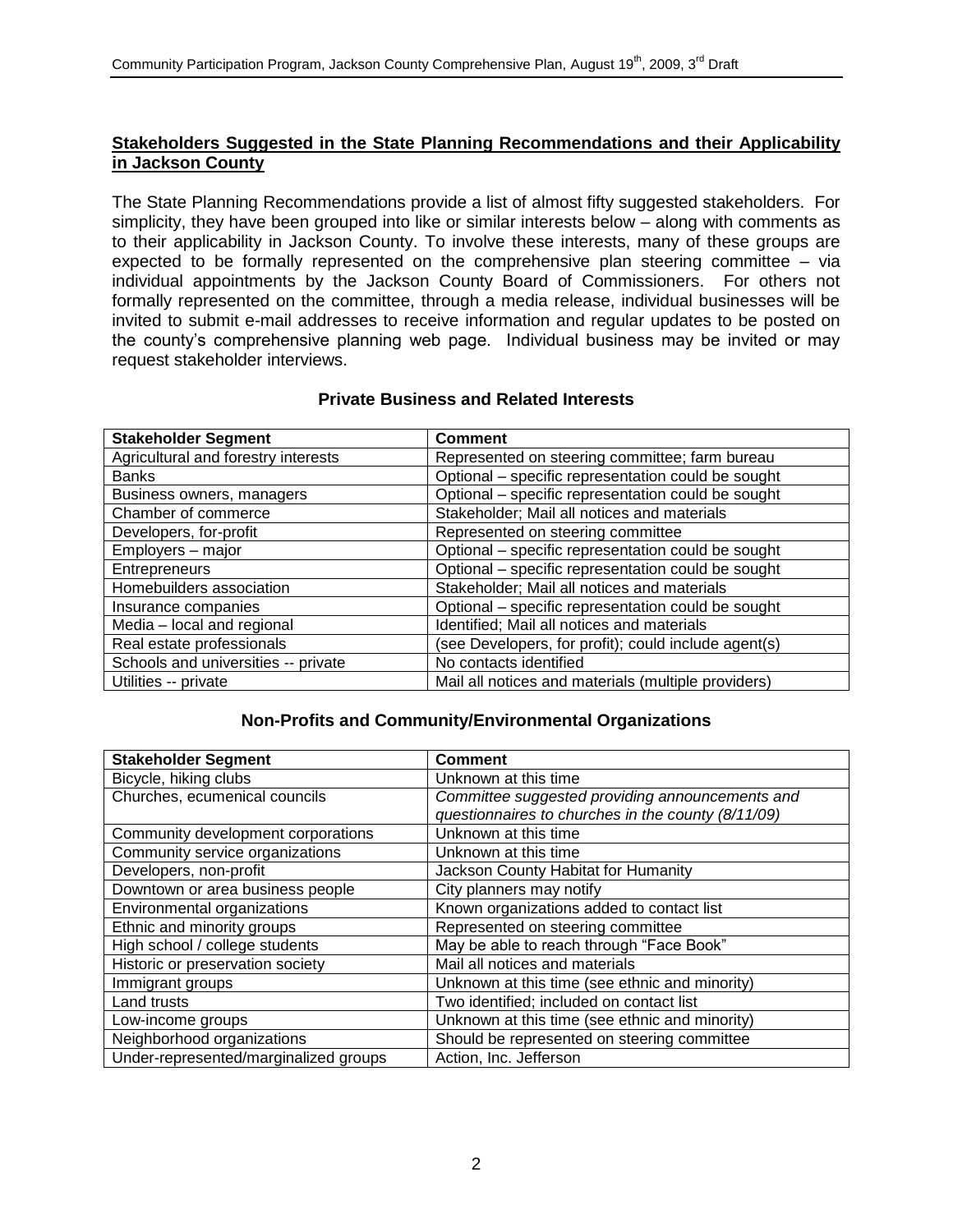| <b>Stakeholder Segment</b>               | <b>Comment</b>                                           |  |  |
|------------------------------------------|----------------------------------------------------------|--|--|
| Agricultural and forestry interests      | Cooperative Extension Service; Georgia Forestry          |  |  |
|                                          | Commission                                               |  |  |
| <b>Board of Commissioners</b>            | Represented on steering committee                        |  |  |
| Cities in County - planning depts.       | Mail all notices and materials to each municipality      |  |  |
| City agencies - others not listed        | Rely on city planners to distribute as appropriate       |  |  |
| Convention and Visitor's Bureau and/or   | See Chamber of Commerce                                  |  |  |
| Local/regional tourism officials         |                                                          |  |  |
| Federal agencies with local jurisdiction | None stands out as justifying specific involvement       |  |  |
| Health - public                          | Involve through community facilities assessments         |  |  |
| Library boards                           | Piedmont Regional Library System; added to contacts      |  |  |
| Military base planners                   | Inapplicable                                             |  |  |
| Public utilities                         | Jackson County Water and Sewerage Authority              |  |  |
| Planning commission (county)             | Represented on steering committee                        |  |  |
| Regional agencies                        | Northeast Georgia Regional Commission (RDC)              |  |  |
| Safety - public                          | Sheriff; emergency management, fire districts - involve  |  |  |
|                                          | through community facilities assessments                 |  |  |
| Schools - public                         | Three public school systems (County, Commerce, and       |  |  |
|                                          | Jefferson)                                               |  |  |
| State agencies with local jurisdiction   | None stands out as justifying specific involvement       |  |  |
| Zoning board of appeals (county)         | May be represented or placed on distribution list        |  |  |
| Universities -- Public                   | University of Georgia - in Athens - an important         |  |  |
|                                          | stakeholder given proximity and land ownership in the    |  |  |
|                                          | county; Lanier Tech (in Commerce), Athens Tech,          |  |  |
|                                          | Piedmont College, Gainesville College, Brenau University |  |  |

## **Public Agencies and Organizations**

## **List of Stakeholders and Persons to Receive Communications**

Defined broadly, a stakeholder is anyone who has a stake in an outcome of the comprehensive planning process. Based on the suggestions in the State Planning Recommendations, an initial list of stakeholders has been identified and compiled by the county's planning consultant (attached to this program) and refined by the Jackson County Department of Public Development. A second list, those who should receive meeting notices and other correspondence, is also provided.

## **Identification of Participation Techniques**

During the process of preparing a work scope, the consultants considered various community participation techniques. The work scope was written to meet the county's specific needs for public involvement while also considering budget limitations. The following techniques were considered and as applicable included in the Community Participation Program.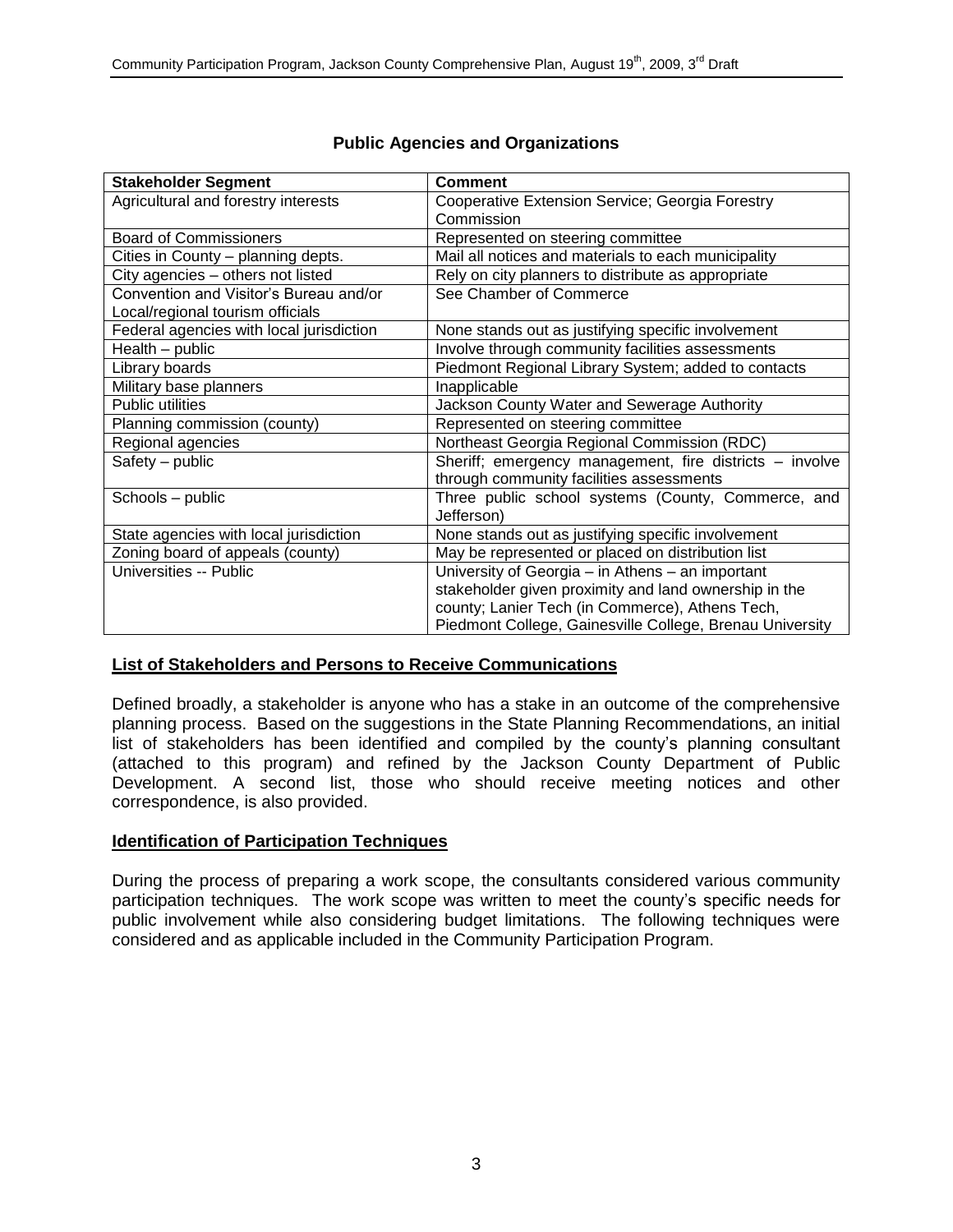| <b>Participation Technique</b>                                                         | Included in<br>Program?           | <b>Explanation</b>                                                                                                                                                                                                                                                                               |  |
|----------------------------------------------------------------------------------------|-----------------------------------|--------------------------------------------------------------------------------------------------------------------------------------------------------------------------------------------------------------------------------------------------------------------------------------------------|--|
| Kiosk/Lobby displays                                                                   | Yes                               | Department of Public Development to<br>determine appropriate locations                                                                                                                                                                                                                           |  |
| Speaker's Bureau - briefings,<br>presentations to civic clubs                          | Yes, as<br>opportunities<br>arise | Director of Public Development, Jackson<br>County, and Consulting Planner may speak to<br>clubs on invitation                                                                                                                                                                                    |  |
| Kick off public information meeting                                                    | <b>No</b>                         | Steering Committee will serve this function                                                                                                                                                                                                                                                      |  |
| Printed public information                                                             | Yes                               | County will rely on electronic media (web<br>page) but may distribute printed information<br>as needed; steering committee members will<br>received written copies of materials                                                                                                                  |  |
| Website - information only                                                             | Yes                               | Central communication tool - Department of<br><b>Public Development</b>                                                                                                                                                                                                                          |  |
| Website - interactive                                                                  | Maybe                             | Questionnaire may be posted                                                                                                                                                                                                                                                                      |  |
| Website - e-mail response<br>capability                                                | Yes                               | County planner will reply to e-mail inquiries;<br>field to director or consultant as appropriate                                                                                                                                                                                                 |  |
| Cable TV information                                                                   | Unknown                           | Arrangements may be made if opportunities<br>exist                                                                                                                                                                                                                                               |  |
| <b>Radio Stations</b>                                                                  | Maybe                             | Committee suggested this outlet 8/11/09                                                                                                                                                                                                                                                          |  |
| <b>Press Releases</b>                                                                  | Yes                               | Director of Public Development, Jackson<br>County, and Consulting Planner may prepare<br>press releases at strategic intervals as<br>appropriate                                                                                                                                                 |  |
| Posters, fliers, brochures, mailouts                                                   | Probably not                      | Budget limitations have led to use of website<br>as primary dissemination media                                                                                                                                                                                                                  |  |
| Direct mail surveys                                                                    | <b>No</b>                         | Budget limitations preclude this option                                                                                                                                                                                                                                                          |  |
| Visioning exercises, workshops and<br>charrettes, and community<br>preference meetings | Yes                               | Four community meetings (one for each<br>commission district) will be held prior to plan<br>preparation to confirm vision, define character<br>areas, and identify issues and opportunities;<br>two community meetings will be scheduled<br>after first draft of community agenda is<br>prepared |  |
| Student programs                                                                       | No                                | Not planned, with three public school systems<br>it presents logistical issues and budgets are<br>limited                                                                                                                                                                                        |  |
| E-mail blasts                                                                          | Yes                               | Notices of meetings, drafts, etc. will be sent to<br>all e-mail addresses compiled                                                                                                                                                                                                               |  |
| Technical advisory committee                                                           | No                                | However, information will be distributed or<br>notice of all drafts available for download and<br>comment                                                                                                                                                                                        |  |
| Steering committee                                                                     | Yes                               | To be appointed by the Board of<br>Commissioners and will include a diversity of<br>representation                                                                                                                                                                                               |  |
| Stakeholder meetings and<br>interviews                                                 | Yes                               | Planner, Director of Public Development, and<br>Consulting Planner will interview stakeholders                                                                                                                                                                                                   |  |
| Intergovernmental partnerships                                                         | Yes                               | Meetings with cities are ongoing with regard to<br>transportation planning; municipalities are<br>planning separately from the county                                                                                                                                                            |  |
| "Facebook" communications                                                              | Yes                               | Public development is initiating                                                                                                                                                                                                                                                                 |  |

# **Community Participation Techniques Considered**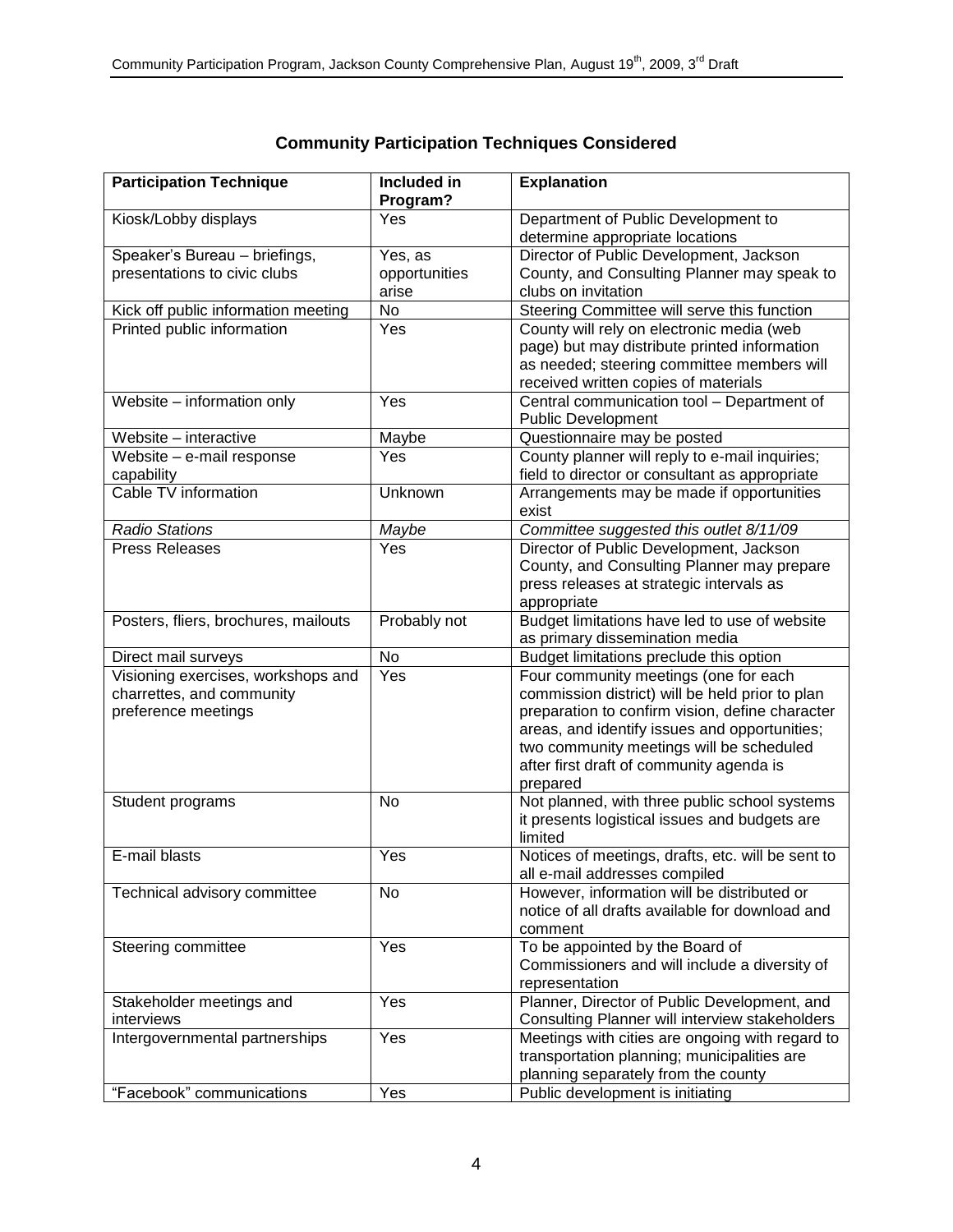## **Schedule for Completion of the Comprehensive Plan Including Community Agenda**

## **Recertification Deadline: October 31, 2010**

## **Monthly Calendar by Major Component of the Comprehensive Plan**

| <b>Month</b>      | <b>Community</b>  | <b>Community</b>     | <b>Community</b>   |
|-------------------|-------------------|----------------------|--------------------|
|                   | <b>Assessment</b> | <b>Participation</b> | Agenda             |
| <b>June 2009</b>  |                   | C Complete           |                    |
| <b>July 2009</b>  |                   | S Complete           |                    |
| August 2009       | C Complete        |                      |                    |
| August 2009       | S Complete        |                      |                    |
| September 2009    |                   | CWs(5)               |                    |
| September 2009    | PC hearing        | PC hearing           |                    |
| October 2009      | BOC hearing and   | BOC hearing and      |                    |
|                   | submit for review | submit for review    |                    |
| November 2009     | RC/DCA            | RC/DCA               |                    |
| December 2009     | <b>RC/DCA</b>     | <b>RC/DCA</b>        | C Complete         |
| January 2010      |                   |                      | S Complete         |
| February 2010     |                   |                      | <b>SC Complete</b> |
| Feb. - March 2010 |                   | CWs (2)              |                    |
| March 2010        |                   |                      | PC hearing         |
| April 2010        |                   |                      | BOC hearing and    |
|                   |                   |                      | submit for review  |
| May 2010          |                   |                      | RC/DCA             |
| <b>June 2010</b>  |                   |                      | <b>RC/DCA</b>      |
| <b>July 2010</b>  |                   |                      | RC/DCA             |
| August 2010       |                   |                      | RC/DCA             |
| September 2010    |                   |                      | PC recommends      |
| October 2010      |                   |                      | <b>BOC Adopts</b>  |

Legend:

C -- Consultant S – Staff Review SC – Steering Committee PC – Planning Commission BOC – Board of Commissioners RC/DCA – Regional and state review CWs – Community Workshops

Note: 5<sup>th</sup> community workshop added (Chamber)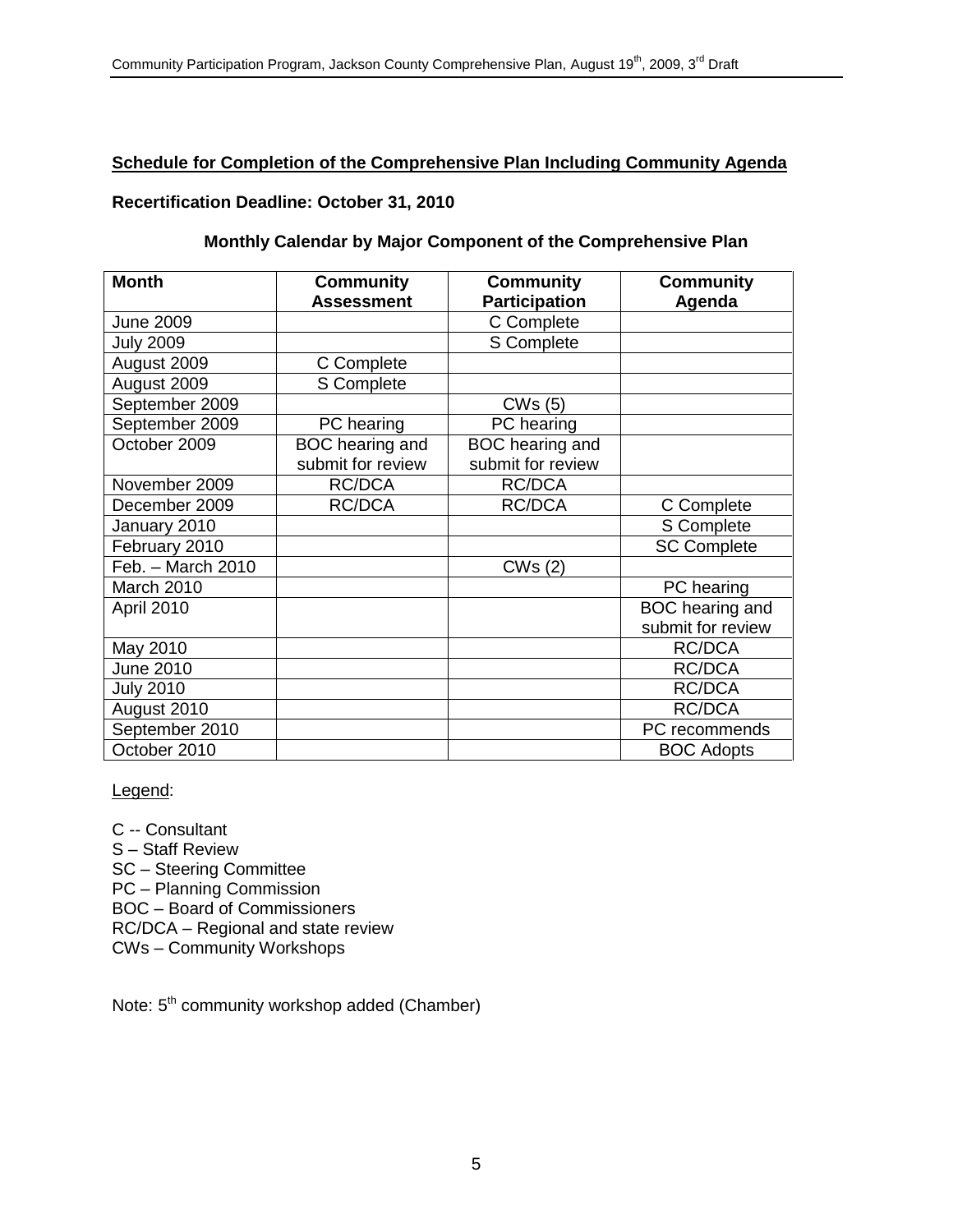# **JACKSON COUNTY COMPREHENSIVE PLAN SCHEDULE**

## **STEERING COMMITTEE (5 Meetings)**

- July 2009 Steering Committee (SC) appointed by Board
- July 2009 Initial introductory materials to SC including schedule
- August 2009 Meeting #1: introduction/visioning, schedule *(held 8/11/09)*
- September 2009 Distribute "community assessment" (general feedback)
- October 2009 Meeting #2: Review Results of Community Workshops
- November 2009 Meeting #3: Emphasis on "issues and opportunities; Existing Policy Review; Initiatives
- January 2010 Meeting #4: First Review of Draft Community Agenda
- February 2010 Meeting #5: Second Review of Draft Community Agenda

## **COMMUNITY WORKSHOPS PRIOR TO PLAN PREPARATION**

September 2009 Five Workshops (1 for each Commission District + Chamber)

## **COMMUNITY WORKSHOPS AFTER DRAFT PLAN IS PREPARED**

Feb. – March 2010 Community Meetings/Open Houses (2) Steering committee champions/members attend if possible

#### **PLANNING COMMISSION (3 meetings)**

- September 2009 Public hearing on community assessment and community participation program
- March 2010 Public hearing on community agenda
- September 2010 Planning Commission recommends adoption of community agenda after receiving results of regional/state review

## **BOARD OF COMMISSIONERS (3 meetings)**

- October 2009 Public hearing on community assessment and community participation program – Resolution authorizing submittal for review
- April 2010 Public hearing on community agenda Resolution authorizing submittal for review
- October 2010 Board of Commissioners adopts community agenda after receiving results of regional/state review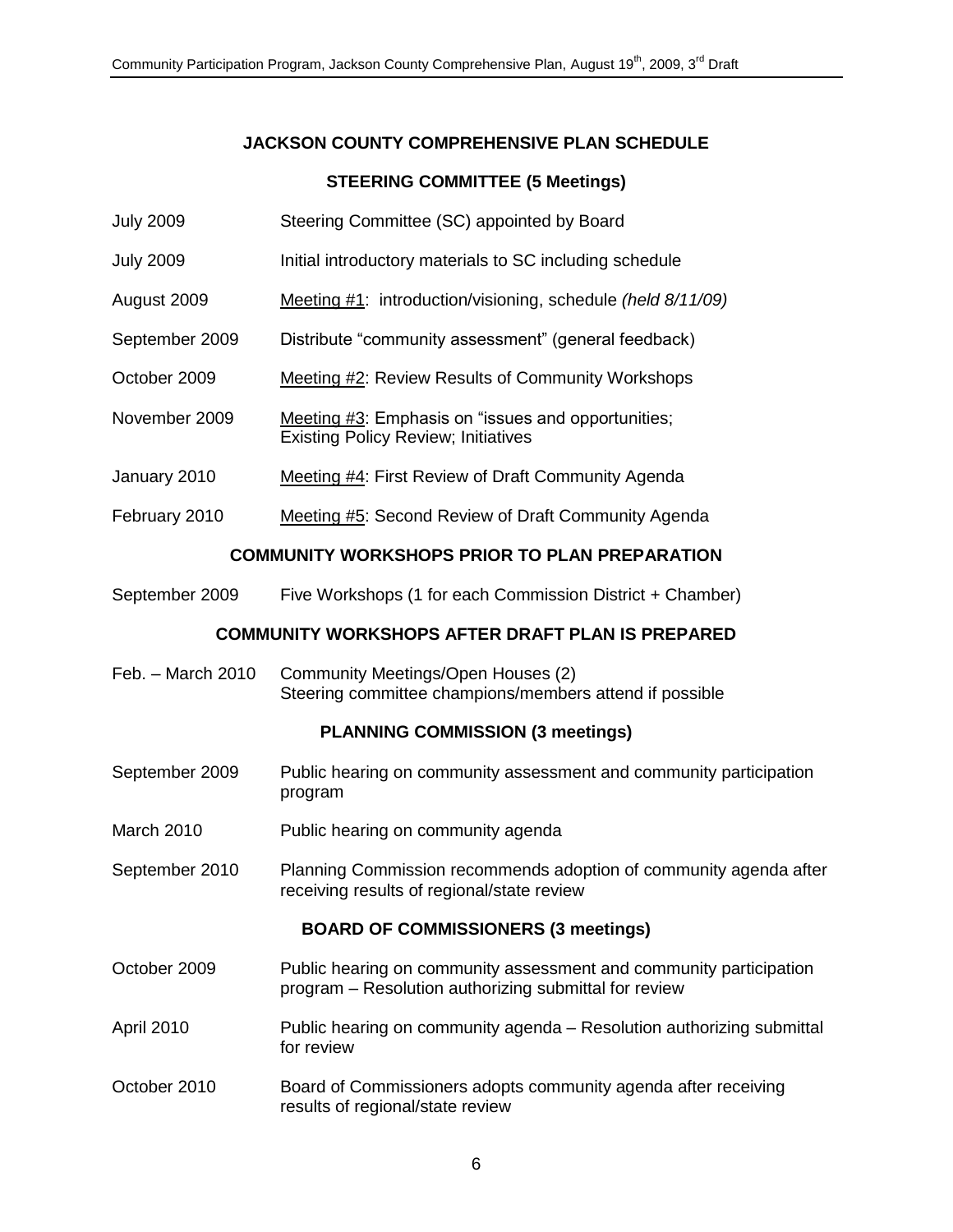## **PUBLIC INPUT RECEIVED ON THE MAJOR ROADS PLAN**

Jackson County obtained stakeholder input in the early stages of the data collection phase for the Countywide Roads Plan through the establishment of a Focus Group. Each of the five Commissioners appointed five members of the public to serve on the Focus Group for input as to the identification and prioritization of current roadway concerns and issues. This input was solicited using a Nominal Group Technique over the course of three meetings (Source: Moreland Altobelli Associates, Inc., Countywide Roads Plan 2009 Draft).

The first meeting was held on December 18, 2008 in the auditorium of the Jackson County Administrative Offices located in the City of Jefferson. During that meeting, the Focus Group was instructed as to the basic elements comprising the existing road system, and then the Focus Group prepared a list of their major concerns or issues associated with the roads within the county. During the  $2^{nd}$  meeting of the Focus Group held on January 15, 2009, each member rated the priority of each of the identified concerns and issues. The individual priorities were tabulated and ranked into quartiles in order to establish the relative priorities of all of the identified concern and issues. The final meeting of the Focus Group was conducted on March 3, 2009, wherein the results of the process were presented to the members for their review and concurrence (Source: Moreland Altobelli Associates, Inc., Countywide Roads Plan 2009 Draft)

Stakeholder input was also solicited via a written questionnaire that was mailed to the Mayors of each of the nine municipalities within Jackson County. Upon receipt of the completed questionnaires, the supplied information was analyzed and summarized for further discussion with municipal representatives through a series of meetings with representatives of each of the nine cities. A joint meeting was held for those cities in the Quad Cities, and a separate meeting with the officials in Braselton, and another separate meeting with the city officials in Commerce (Source: Moreland Altobelli Associates, Inc., Countywide Roads Plan 2009 Draft).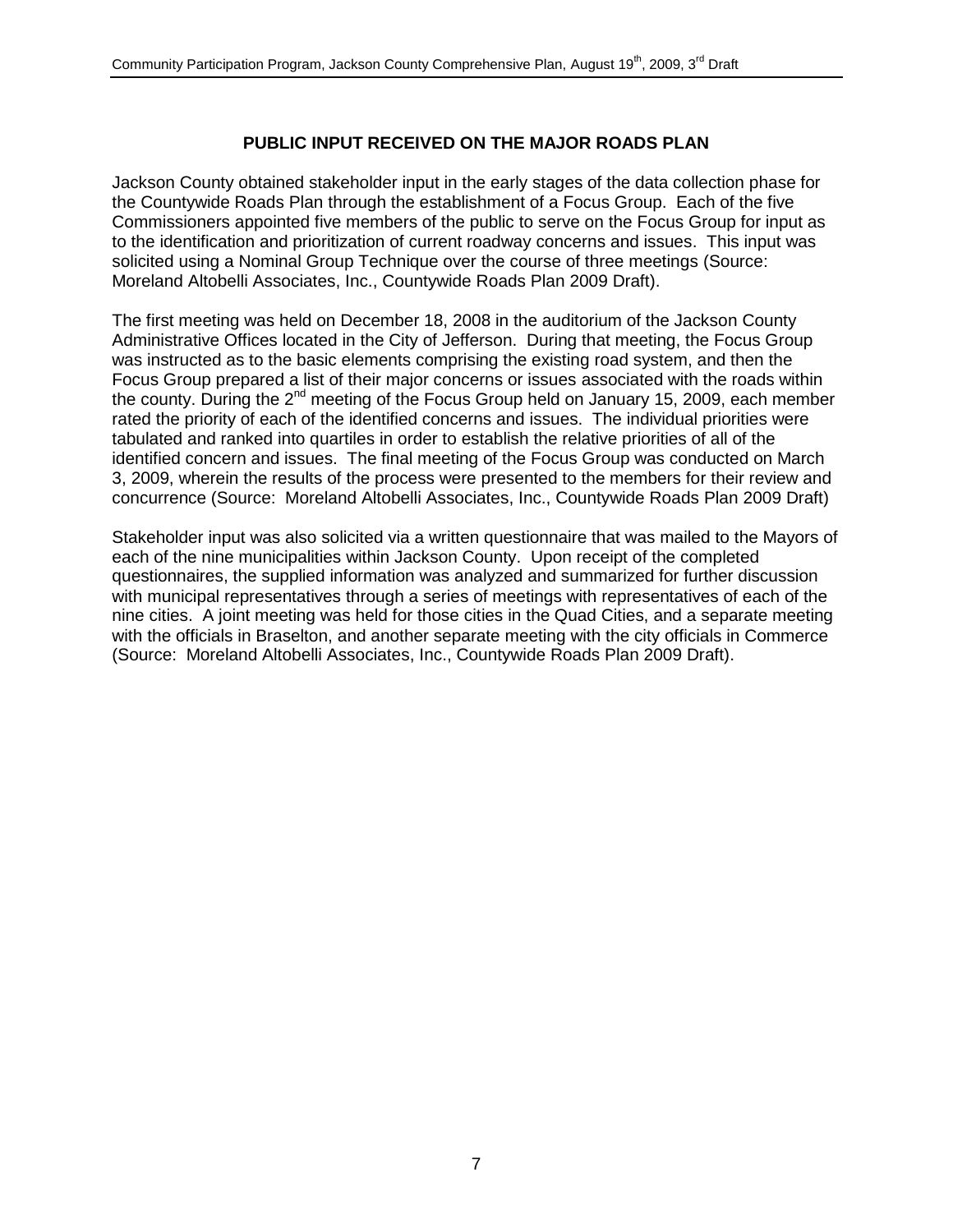#### **List of Stakeholders Jackson County, GA, Comprehensive Plan (refine/add to as county determines appropriate)**

## **Jackson County Area Chamber of Commerce**

270 Athens Street, PO Box 629, Jefferson, GA 30549 Phone: 706-387-0300 Fax 706-387-0304 [info@jacksoncountyga.com](mailto:info@jacksoncountyga.com)

## **Jackson County Builders Association, Inc.**

122 Washington Street, Jefferson, GA 30549 Phone: 706-367-0611 Fax: 706-367-0610 [jcbuilders@jacksoncountybuilders.com](mailto:jcbuilders@jacksoncountybuilders.com)

## **Athens Grow Green Coalition**

PO Box 1085, Athens, GA 30603 [moderator@athensgrowgreen.com](mailto:moderator@athensgrowgreen.com)

## **Upper Oconee Watershed Network**

P.O. Box 531, Athens, Georgia, 30603 [upperoconee@yahoo.com](mailto:upperoconee@yahoo.com)

#### **Georgia Conservancy**

817 West Peachtree St., Suite 200 Atlanta, GA 30308 Phone: (404) 876-2900 Ext. 106 Fax: (404) 872-9229 Katherine Moore, Growth Management & Blueprints Program Manager [kmoore@gaconservancy.org](mailto:kmoore@gaconservancy.org)

#### **Jackson County Historical Society**

P. O. Box 1234, Commerce, GA 30529 Phone: 706-335-3881

## **Jackson County Extension**

P.O. Box 760, 102 Cloverleaf Circle, Jefferson, GA 30549 Phone: 706-367-6344 Fax: 706-367-6348 [marksh@uga.edu](mailto:marksh@uga.edu)

## **Jackson County Water and Sewerage Authority (JCWSA)**

PO Box 869, 117 MLK Ave., Jefferson, GA 30549 Phone: 706-367-1741 Fax 706-367-1759 [FAlke@jcwsa.com](mailto:falke@jcwsa.com)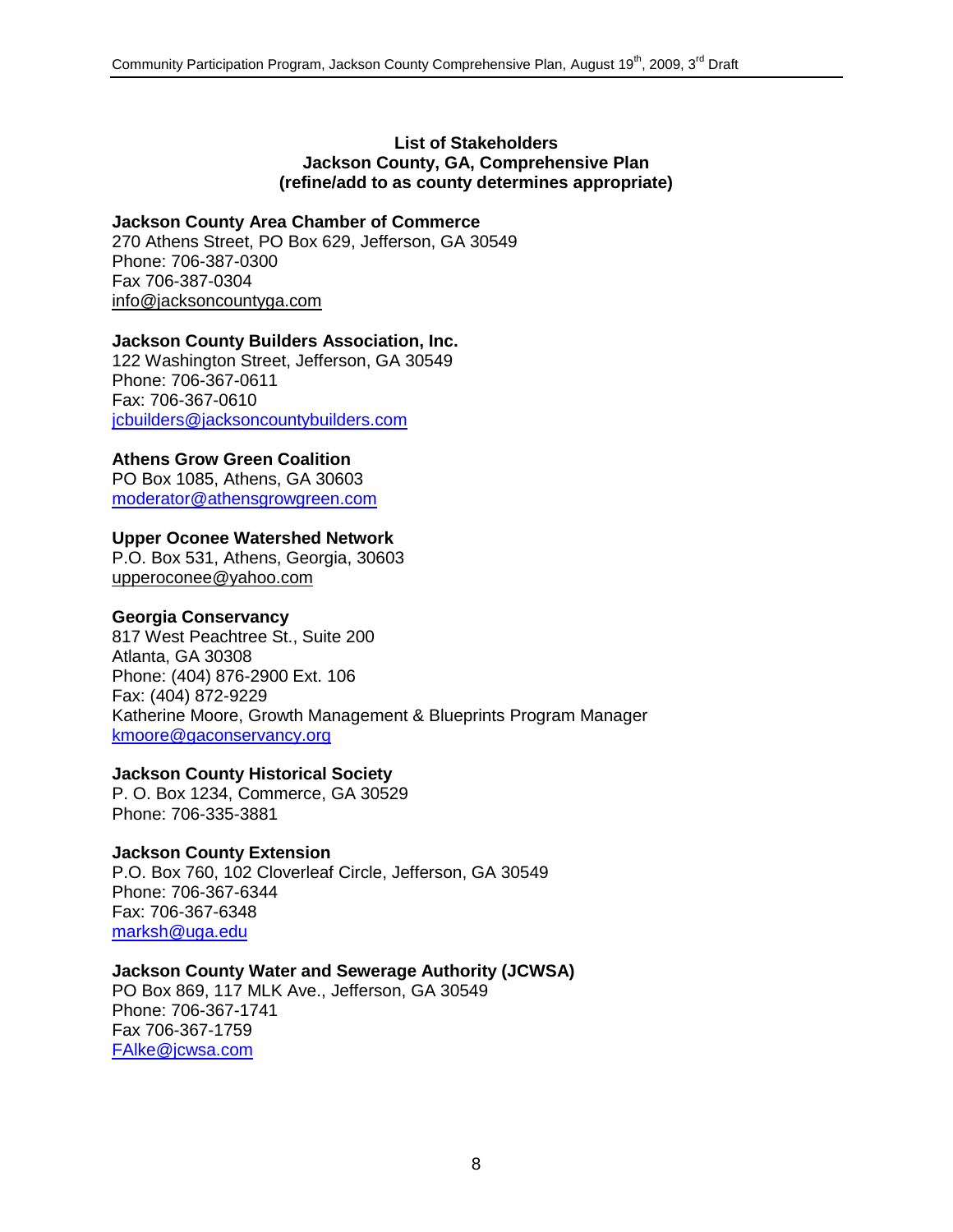**Jackson County Industrial Development Authority** P.O. Box 629 Jefferson, GA 30549 [smartin@jacksonemc.com](http://us.mc1802.mail.yahoo.com/mc/compose?to=smartin@jacksonemc.com)

## **Jackson County Airport Authority**

630 Lyle Field Road Jefferson , GA 30549 Phone 706-367-1493 [bstapleton@jacksoncountygov.com](http://us.mc1802.mail.yahoo.com/mc/compose?to=bstapleton@jacksoncountygov.com)

## **Georgia Department of Transportation District 1**

Russell McMurry, P.E. 2505 Athens Hwy SE Gainesville, GA 30503 P.O. Box 1057 Gainesville, GA 30503 Phone: (770) 532-5526

## **Jackson County Farm Bureau**

2388 Hwy. 129N Jefferson , GA 30549 Phone: 706-367-8877 [ammerk@gfb.org](http://us.mc1802.mail.yahoo.com/mc/compose?to=ammerk@gfb.org)

#### **CHANGE Action, Inc.**

67 Athens Street Jefferson, GA 30549 Phone: 706-387-7655 [action@jacksoncountygov.com](http://us.mc1802.mail.yahoo.com/mc/compose?to=action@jacksoncountygov.com)

#### **Nicholson Water Authority**

175 Lakeview Drive, P.O. Box 99 Nicholson, GA 30565 Phone: 706-757-2230

#### **Town of Braselton**

4982 Highway 53 Braselton, Georgia 31507 Phone: (706) 654-3915 Fax: (706) 654-3033

#### **City of Commerce**

27 Sycamore Street Commerce, Georgia 30529-2437 Phone: (706) 335-3164 Fax: (706) 335-6879 [commerce@athens.net](mailto:commerce@athens.net)

#### **City of Hoschton**

79 City Square Hoschton, GA 30548 Phone: 706.654.3034 Fax: 706.654.9834 [info@cityofhoschton.com](mailto:info@cityofhoschton.com)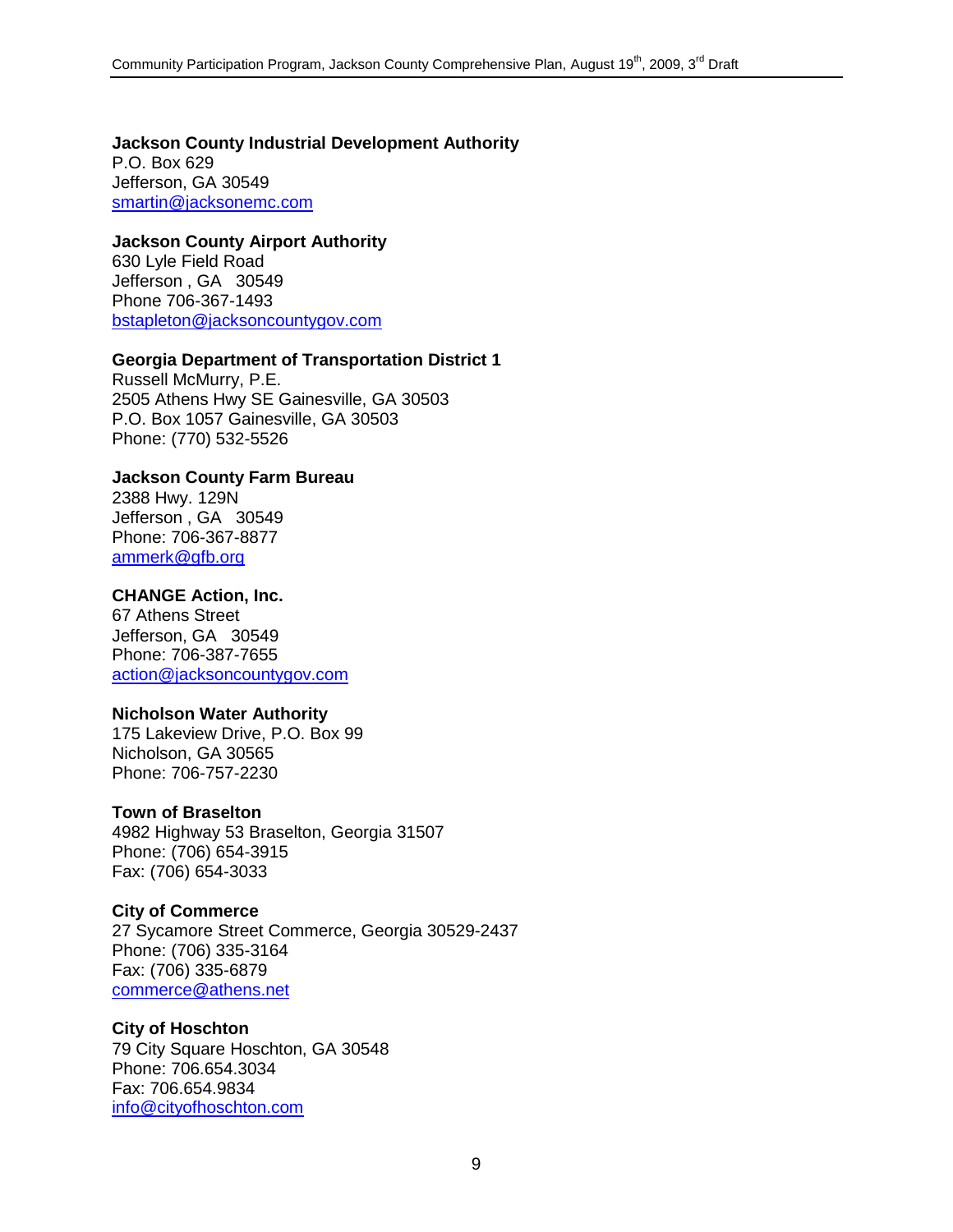**City of Jefferson** 147 Athens Street, Jefferson, Georgia, 30549 Phone: (706) 367-5121 Fax: (706) 367-5134

## **City of Maysville**

P. O. Box 86 Maysville, Georgia 30558 Phone 706-652-2274 Fax: 706-652-3511 [cityofmaysville@windstream.net](mailto:cityofmaysville@windstream.net)

#### **City of Nicholson**

175 Lakeview Drive, Nicholson, GA 30565 Phone: 706-757-3408

#### **City of Pendergass**

41 Blackberry Lane**,** Pendergrass, GA 30567 Phone: 706-693-2494 Fax: 706-693-7149

**City of Talmo** P.O. Box 70 45 A.J. Irvin Road, Talmo, GA 30574 Phone: 706-693-2325 [dfontaine@talmo-ga.com](mailto:dfontaine@talmo-ga.com)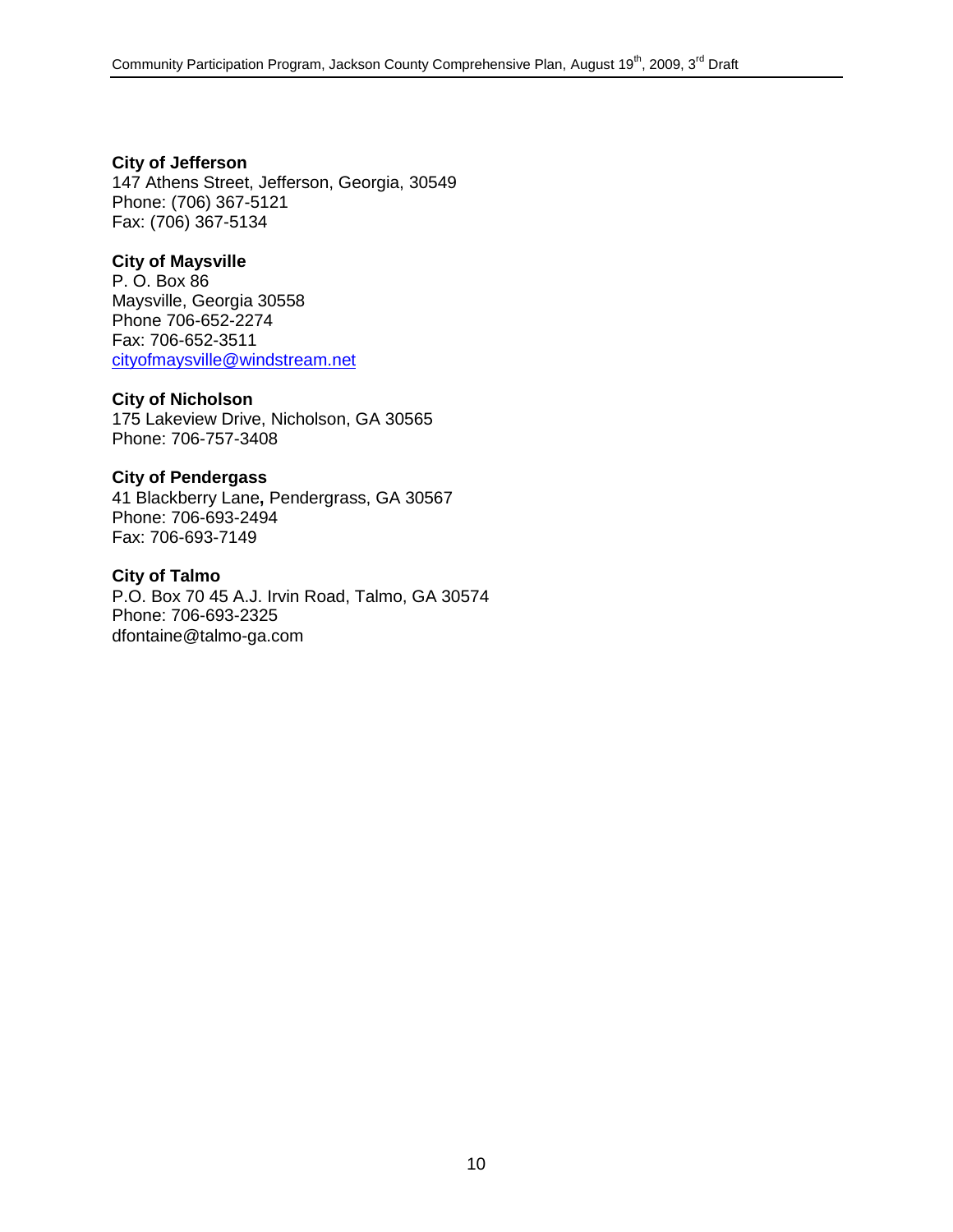#### **List of Groups to Receive Correspondence Jackson County, GA, Comprehensive Plan (continuously expand as interest evolves)**

#### **MainStreet Newspapers, Inc.**

PO Box 908, 33 Lee Street, Jefferson, GA 30549 Phone: 706-367-5233 Fax: 706-367-8056 [angieeditor@aol.com](http://us.mc1802.mail.yahoo.com/mc/compose?to=angieeditor@aol.com)

## **The Gainesville Times**

345 Green St. N.W., Gainesville, GA 30501 Phone: 770- 32-1234 Toll-free: 800-395-5005 (in Georgia) [kalbertson@gainesvilletimes.com](mailto:kalbertson@gainesvilletimes.com)

## **Jackson Electric Membership Corp.**

P.O. Box 38, 850 Commerce Road, Jefferson, GA 30549 Phone: 706-367-5281 [info@jacksonemc.com](mailto:info@jacksonemc.com)

## **Georgia Power Community and Economic Development**

75 Fifth Street NW, Suite 150, Atlanta, GA 30308 Fax: 404-506-1474

## **Athens Land Trust**

2109 West Broad St., Athens, GA 30606 706-613-0122 Fax: (706) 613-0143 [admin@athenslandtrust.org](mailto:admin@athenslandtrust.org)

#### **Oconee River Land Trust**

380 Meigs St., Athens, GA 30601 706-552-3138 Fax: 706-613-7775 [info@orlt.com](mailto:thompsonsteffney@bellsouth.net)

## **Georgia Options in Community Living, Inc.**

185 Ben Burton Circle, Bogart, GA 30622 706-546-0009 Fax: 706-546-0215 [admin@georgiaoptions.org](mailto:admin@georgiaoptions.org)

#### **Georgia River Network**

126 South Milledge Avenue, Suite E3, Athens, GA 30605 706-549-4508 Fax: 706-549-7791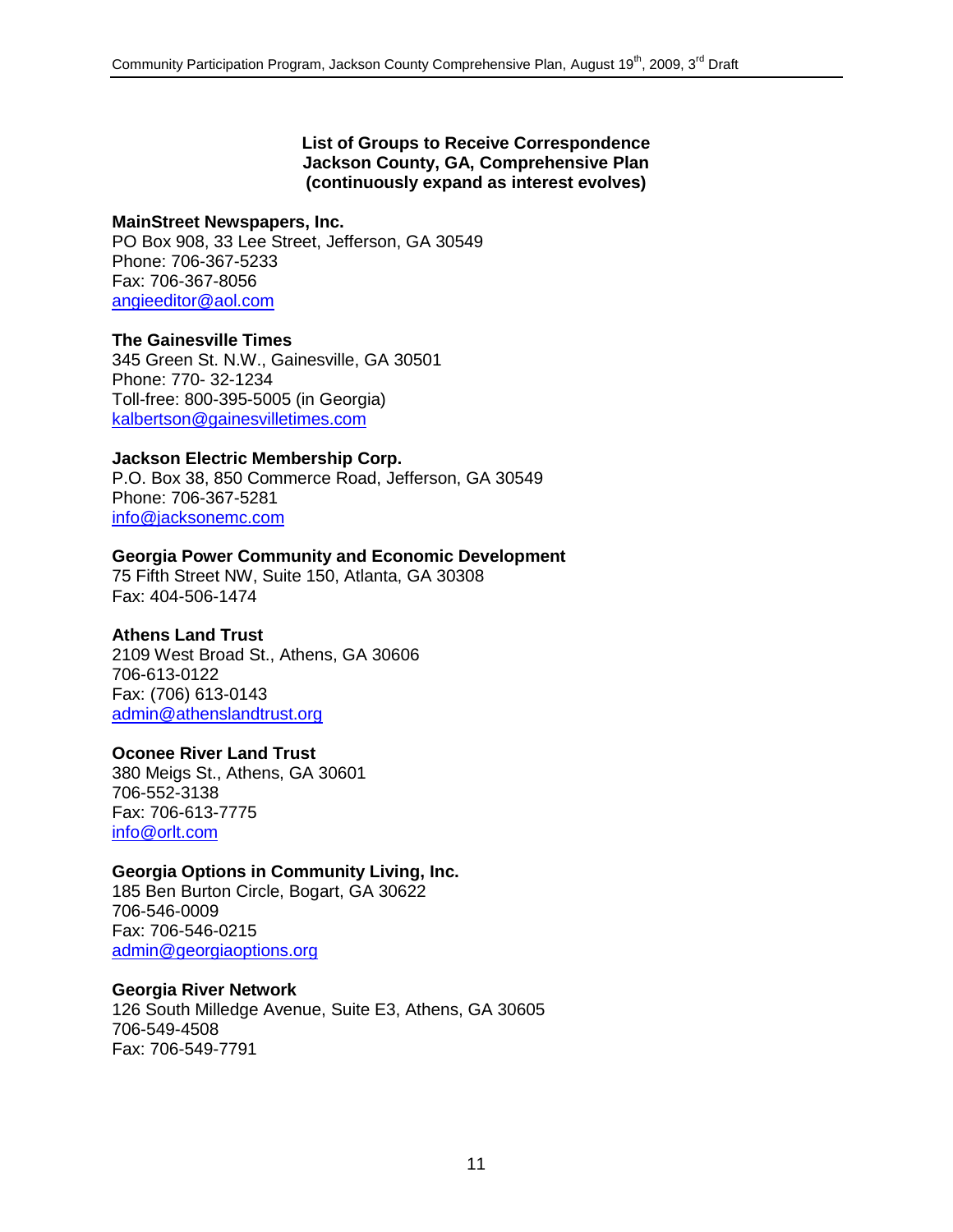## **The Garden Club of Georgia, Inc.**

2450 Milledge Avenue, Athens, Georgia 30602-5817 Phone: 706-227-5369 Fax: 706-227-5370 [gcga@uga.edu](mailto:gcga@uga.edu?subject=GCG_website_inquiry)

#### **Action, Inc., Jefferson, GA** 29 South Ave, Jefferson, GA 30549-1149 Phone: 706-367-9599

## **Jackson County Habitat for Humanity**

Commerce, GA Phone: 706-367-5281

# **Georgia Forestry Commission – District 2**

3005 Atlanta Hwy, Gainesville, GA 30507 Phone: 770-531-6043 [jthomas@gfc.state.ga.us](mailto:jthomas@gfc.state.ga.us)

## **Jackson County Environmental Health Office**

260 Lee Street, Jefferson, GA 30549 Phone: 706 367-3643 Fax: 706 367-8070

## **University of Georgia**

Office of Institutional Effectiveness Attn: Strategic Planning Bob Boehmer, Associate Provost for Institutional Effectiveness Phone: (706) 542-2558 [bboehmer@uga.edu](mailto:bboehmer@uga.edu)

## **Lanier Technical College, Jackson Campus**

631 South Elm Street Commerce, GA 30520 Phone: 706-335-1931 Fax: 706-335-2946 [info@laniertech.edu](mailto:info@laniertech.edu)

## **Gainesville State College, Public Relations**

P. O. Box 1358 Gainesville, GA 30503 3820 Mundy Mill Rd. Oakwood, GA 30566 Phone: (678) 717-3618 [pr@gsc.edu](mailto:pr@gsc.edu)

## **Brenau University External Relations**

500 Washington St. SE, Gainesville, GA 30501 Phone: 770.534.6174 mthomas@brenau.edu